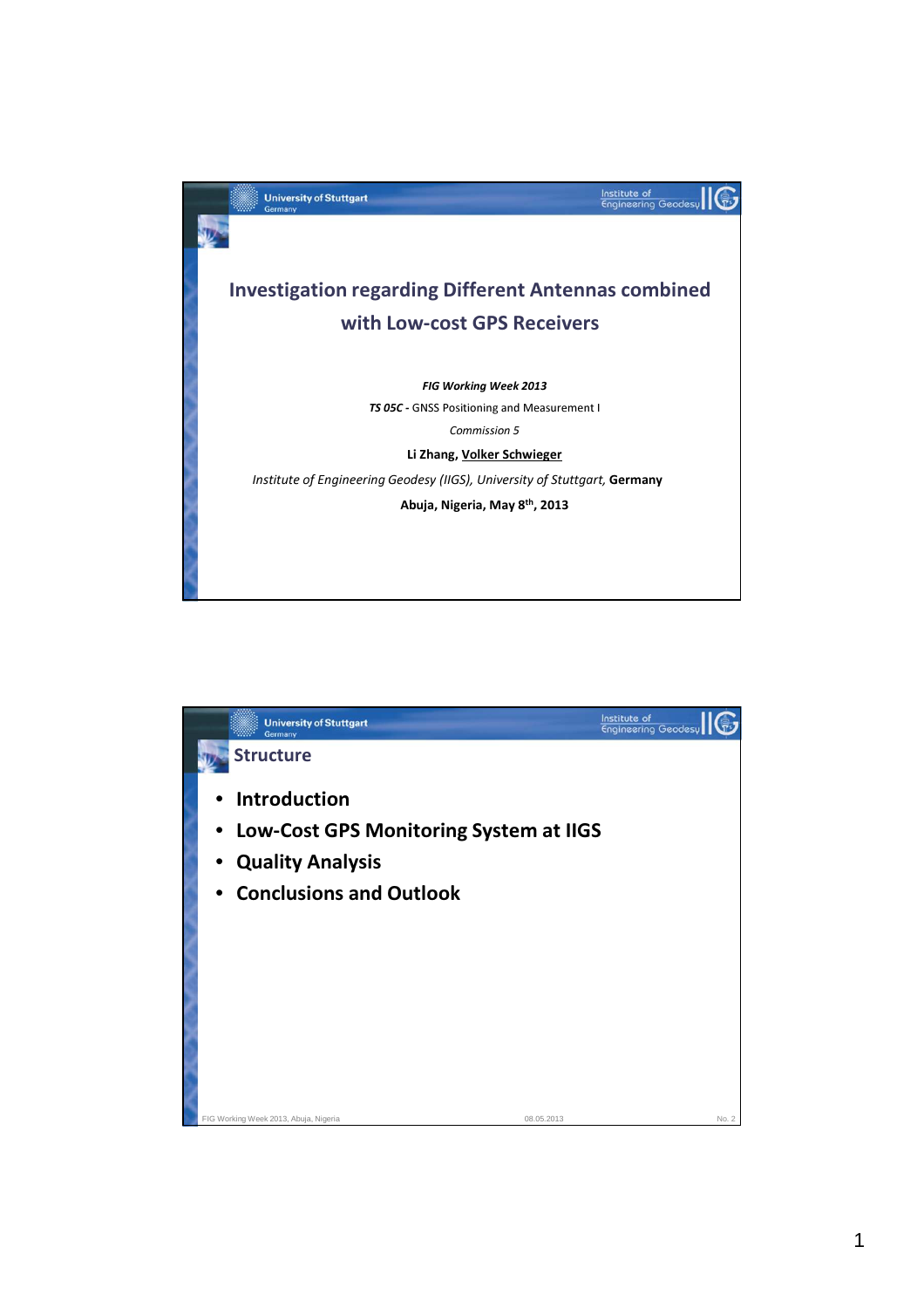

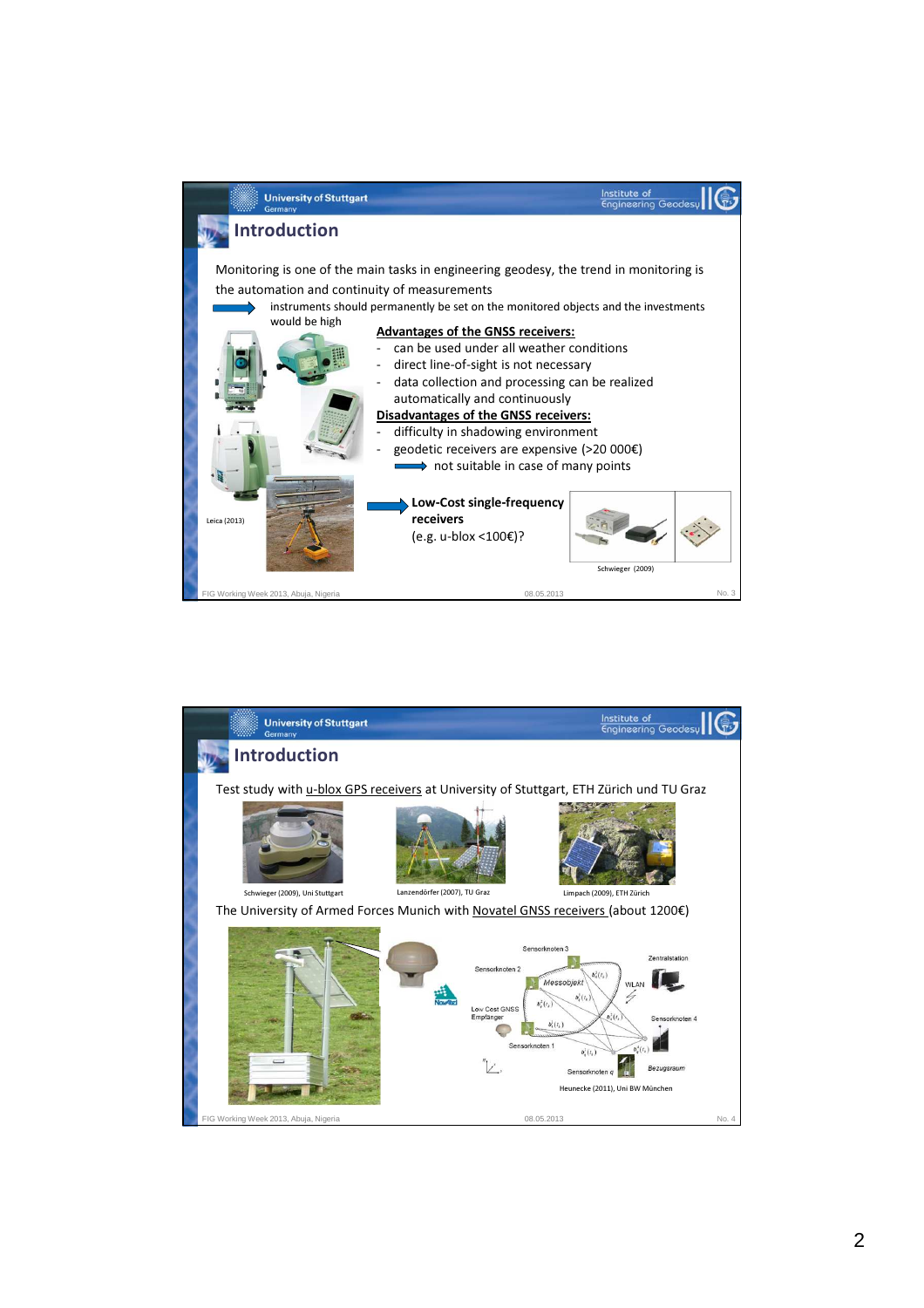

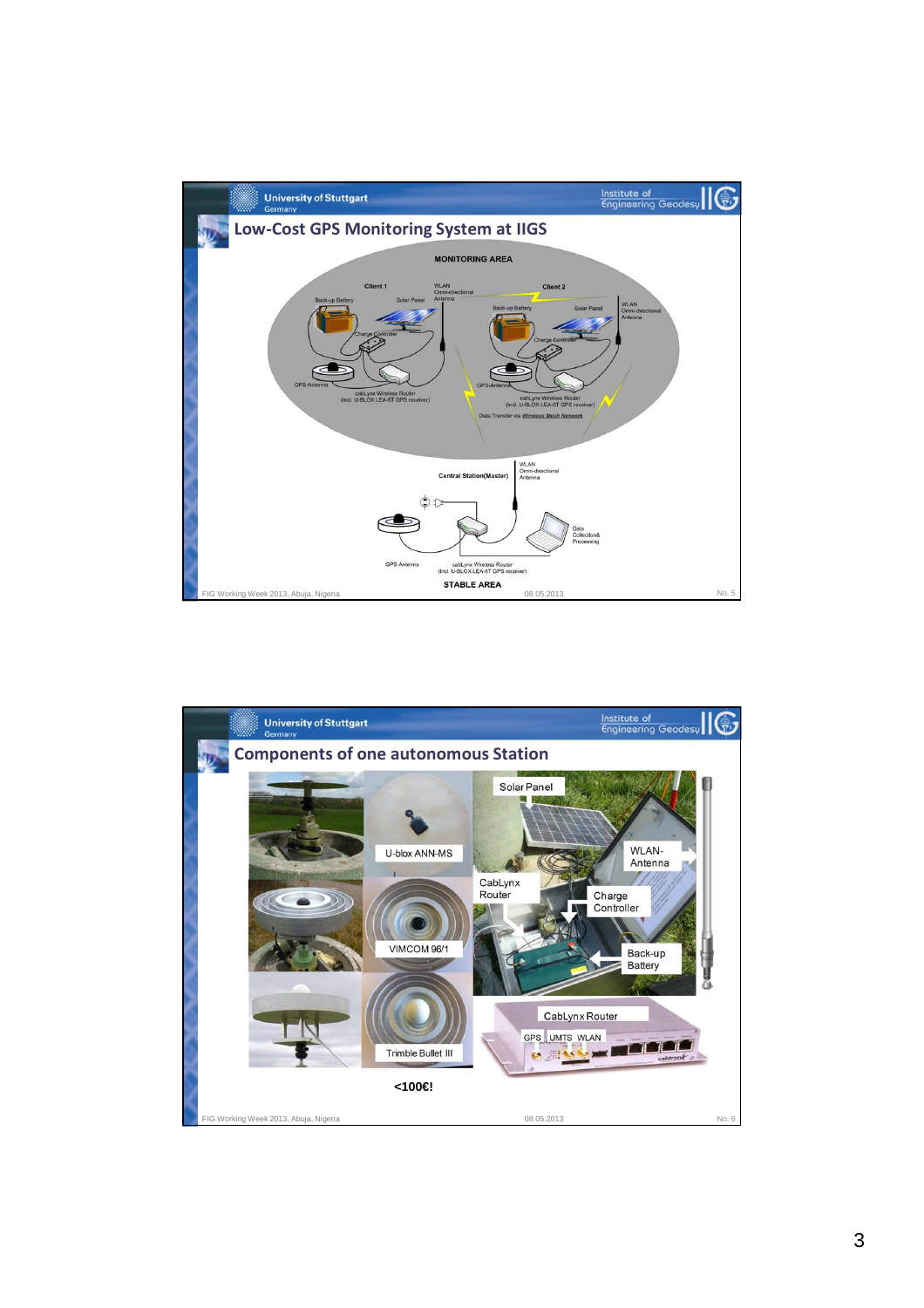

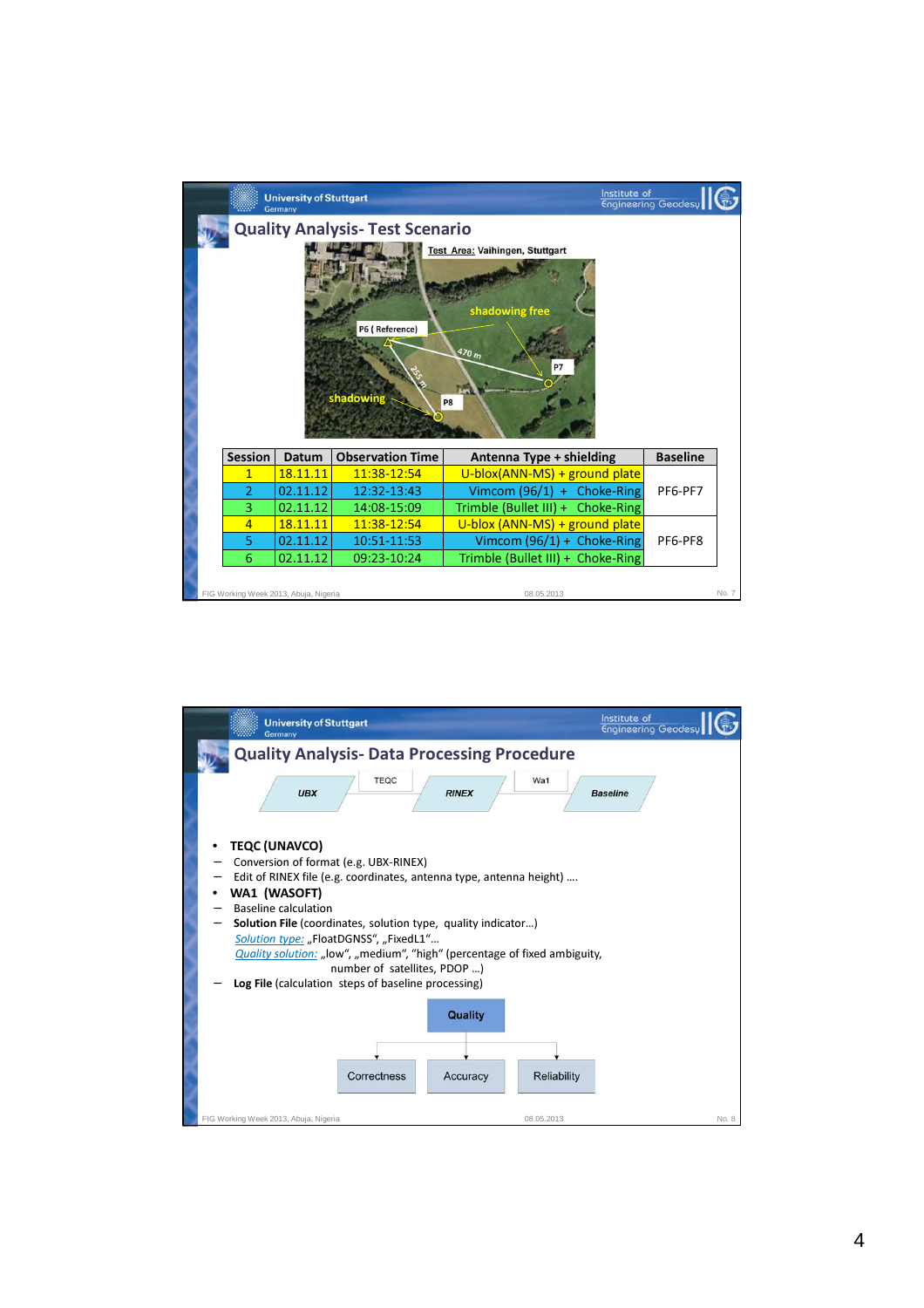

| <b>University of Stuttgart</b><br>Engineering Geodesy<br>Germany<br>Original Results* - Baseline PF6-PF7 (Session 1, 2 and 3) |                                                                   |              |              |      |                           |            |                  |             |
|-------------------------------------------------------------------------------------------------------------------------------|-------------------------------------------------------------------|--------------|--------------|------|---------------------------|------------|------------------|-------------|
|                                                                                                                               |                                                                   |              |              |      |                           |            |                  |             |
|                                                                                                                               |                                                                   |              | Mean         |      | <b>Standard Deviation</b> |            |                  |             |
| <b>Session No.</b>                                                                                                            | <b>Time</b><br>Interval                                           | [mm]         |              |      | [mm]                      |            |                  | Reliability |
|                                                                                                                               |                                                                   | $m\Delta dN$ | $m\Delta$ dE | m∆dh | s∆dN                      | s∆dE       | s∆dh             |             |
|                                                                                                                               | 10 <sub>min</sub>                                                 | 2.8          | $-3.0$       | 13.3 | 0.8                       | 2.1        | 4.7              | 100.00%     |
| Session 1                                                                                                                     | 15min                                                             | 2.8          | $-3.1$       | 13.3 | 0.7                       | 2.3        | 4.9              | 100.00%     |
|                                                                                                                               | 20 <sub>min</sub>                                                 | 2.8          | $-2.9$       | 13.4 | 0.5                       | 2.2        | 3.8 <sub>l</sub> | 100.00%     |
| (U-BLOX)                                                                                                                      | 30min                                                             | 2.7          | $-2.0$       | 13.4 | 0.2                       | 1.1        | 3.7              | 100.00%     |
|                                                                                                                               | 60min                                                             | 2.9          | $-2.3$       | 14.7 |                           |            |                  | 100.00%     |
|                                                                                                                               | 10 <sub>min</sub>                                                 | 3.4          | $-7.4$       | 7.8  | 0.8                       | 0.8        | 1.0 <sub>l</sub> | 100.00%     |
| <b>Session 2</b>                                                                                                              | 15min                                                             | 3.4          | $-7.4$       | 7.7  | 0.5                       | 0.6        | 0.5 <sub>l</sub> | 100.00%     |
|                                                                                                                               | 20 <sub>min</sub>                                                 | 3.4          | $-7.4$       | 7.8  | 0.7                       | 0.9        | 0.5              | 100.00%     |
| (Vimcom)                                                                                                                      | 30 <sub>min</sub>                                                 | 3.4          | $-7.4$       | 7.8  | 0.1                       | 0.5        | 0.4              | 100.00%     |
|                                                                                                                               | 60 <sub>min</sub>                                                 | 3.4          | $-7.4$       | 7.7  |                           |            |                  | 100.00%     |
|                                                                                                                               | 10 <sub>min</sub>                                                 | 2.8          | $-5.8$       | 10.9 | 0.6                       | 0.4        | 1.2              | 100.00%     |
|                                                                                                                               | 15min                                                             | 2.8          | $-5.8$       | 11.0 | 0.6                       | 0.2        |                  | 0.9 100.00% |
| Session 3                                                                                                                     | 20 <sub>min</sub>                                                 | 2.8          | $-5.8$       | 10.9 | 0.3                       | 0.1        | 0.7              | 100.00%     |
| (Trimble)                                                                                                                     | 30min                                                             | 2.8          | $-5.8$       | 11.0 | 0.1                       | 0.1        | 1.1              | 100.00%     |
|                                                                                                                               | 60 <sub>min</sub>                                                 | 2.7          | $-5.8$       | 10.8 |                           |            |                  | 100.00%     |
|                                                                                                                               | *Note: elevation angle is 10° and no antenna correction was used. |              |              |      |                           |            |                  |             |
| FIG Working Week 2013, Abuja, Nigeria                                                                                         |                                                                   |              |              |      |                           | 08.05.2013 |                  |             |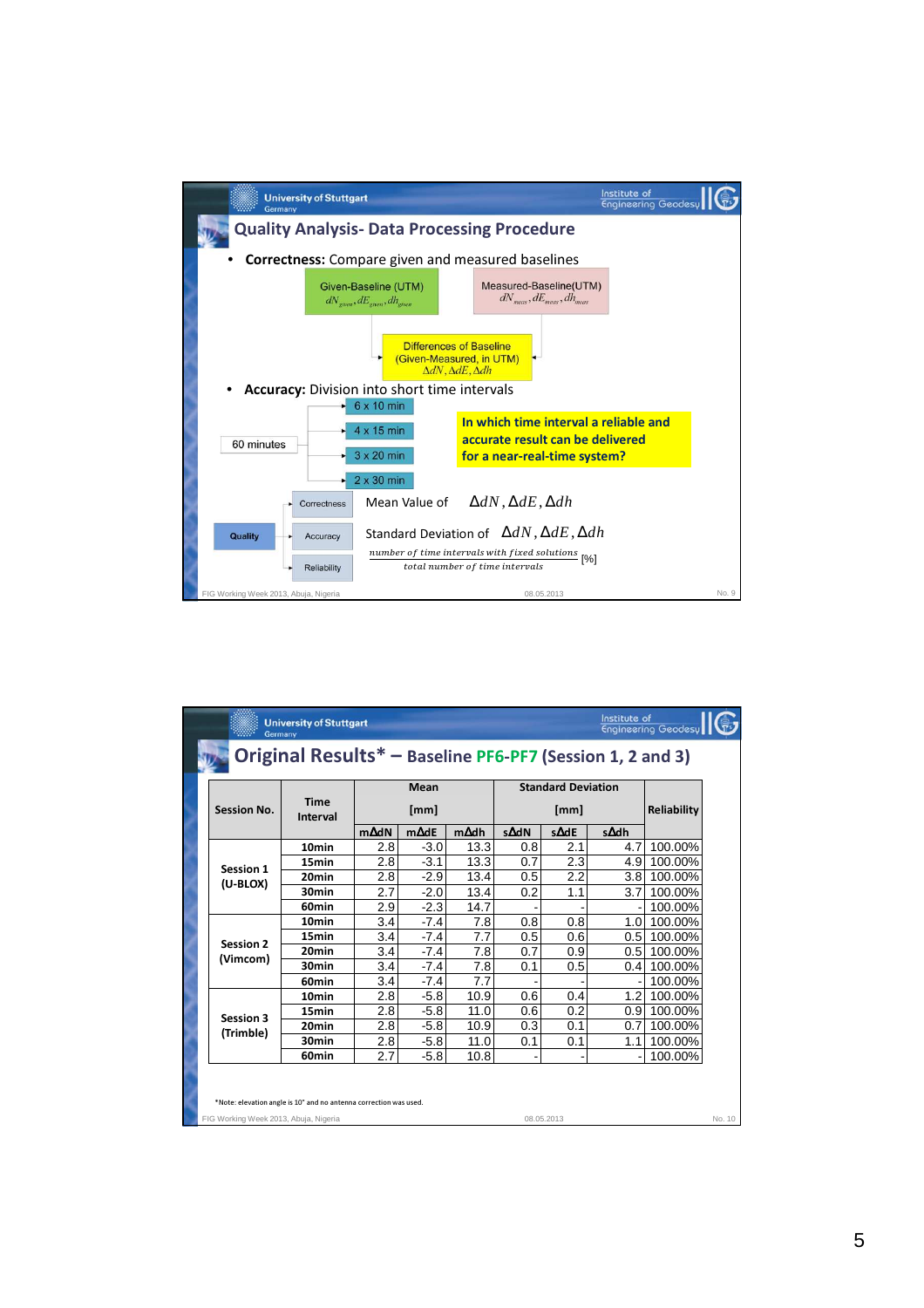| Institute of<br><b>University of Stuttgart</b><br>Engineering Geodesy<br>Germany |                         |              |              |          |                                   |            |                |              |        |
|----------------------------------------------------------------------------------|-------------------------|--------------|--------------|----------|-----------------------------------|------------|----------------|--------------|--------|
| Original Results* - Baseline PF6-PF8 (Session 4, 5 and 6)                        |                         |              |              |          |                                   |            |                |              |        |
| <b>Session No.</b>                                                               | <b>Time</b><br>Interval | Mean<br>[mm] |              |          | <b>Standard Deviation</b><br>[mm] |            |                | Reliability  |        |
|                                                                                  |                         | $m\Delta dN$ | $m\Delta$ dE | m∆dh     | s∆dN                              | s∆dE       | s∆dh           |              |        |
|                                                                                  | 10 <sub>min</sub>       | $-0.7$       | $-6.0$       | $-3.3$   | 1.6                               | 2.8        | 10.4           | 83.3%        |        |
| Session 4                                                                        | 15 <sub>min</sub>       | $-0.9$       | $-6.6$       | $-5.3$   | 2.2                               | 2.6        | 8.1            | <b>75.0%</b> |        |
|                                                                                  | 20 <sub>min</sub>       | $-1.2$       | $-5.7$       | $-2.7$   | 1.5                               | 1.8        | 8.3            | 100.0%       |        |
| (U-blox)                                                                         | 30 <sub>min</sub>       | $-1.4$       | $-6.1$       | $-3.6$   | 2.4                               | 1.2        | 10.0           | 100.0%       |        |
|                                                                                  | 60 <sub>min</sub>       | $-1.1$       | $-5.6$       | $-2.4$   |                                   |            |                | 100.0%       |        |
|                                                                                  | 10 <sub>min</sub>       | 533.7        | $-314.4$     | $-294.1$ | 590.3                             | 322.5      | 422.4          | 66.7%        |        |
| <b>Session 5</b>                                                                 | 15 <sub>min</sub>       | 457.5        | $-281.3$     | $-325.7$ | 559.1                             | 305.7      | 436.3          | 100.0%       |        |
|                                                                                  | 20 <sub>min</sub>       | 454.2        | $-214.5$     | $-319.5$ | 644.8                             | 341.3      | 447.5          | 100.0%       |        |
| (Vimcom)                                                                         | 30 <sub>min</sub>       | 399.9        | $-108.9$     | $-210.1$ |                                   |            |                | 50.0%        |        |
|                                                                                  | 60 <sub>min</sub>       |              |              |          |                                   |            |                | $0.0\%$      |        |
|                                                                                  | 10 <sub>min</sub>       | $-1.2$       | $-5.7$       | 1.1      | 0.8                               | 2.5        | 5.3            | 83.3%        |        |
| Session 6                                                                        | 15 <sub>min</sub>       | $-1.1$       | $-5.6$       | 1.4      | 0.5                               | 1.9        | 4.5            | 100.0%       |        |
|                                                                                  | 20 <sub>min</sub>       | $-1.1$       | $-5.7$       | 1.3      | 0.5                               | 2.0        | 4.0            | 100.0%       |        |
| (Trimble)                                                                        | 30 <sub>min</sub>       | $-1.1$       | $-5.6$       | 1.4      | 0.1                               | 1.8        | 4.7            | 100.0%       |        |
|                                                                                  | 60 <sub>min</sub>       | $-1.0$       | $-5.0$       | 1.7      |                                   |            | $\overline{a}$ | 100.0%       |        |
| *Note: elevation angle is 10° and no antenna correction was used.                |                         |              |              |          |                                   |            |                |              |        |
| FIG Working Week 2013, Abuja, Nigeria                                            |                         |              |              |          |                                   | 08.05.2013 |                |              | No. 11 |

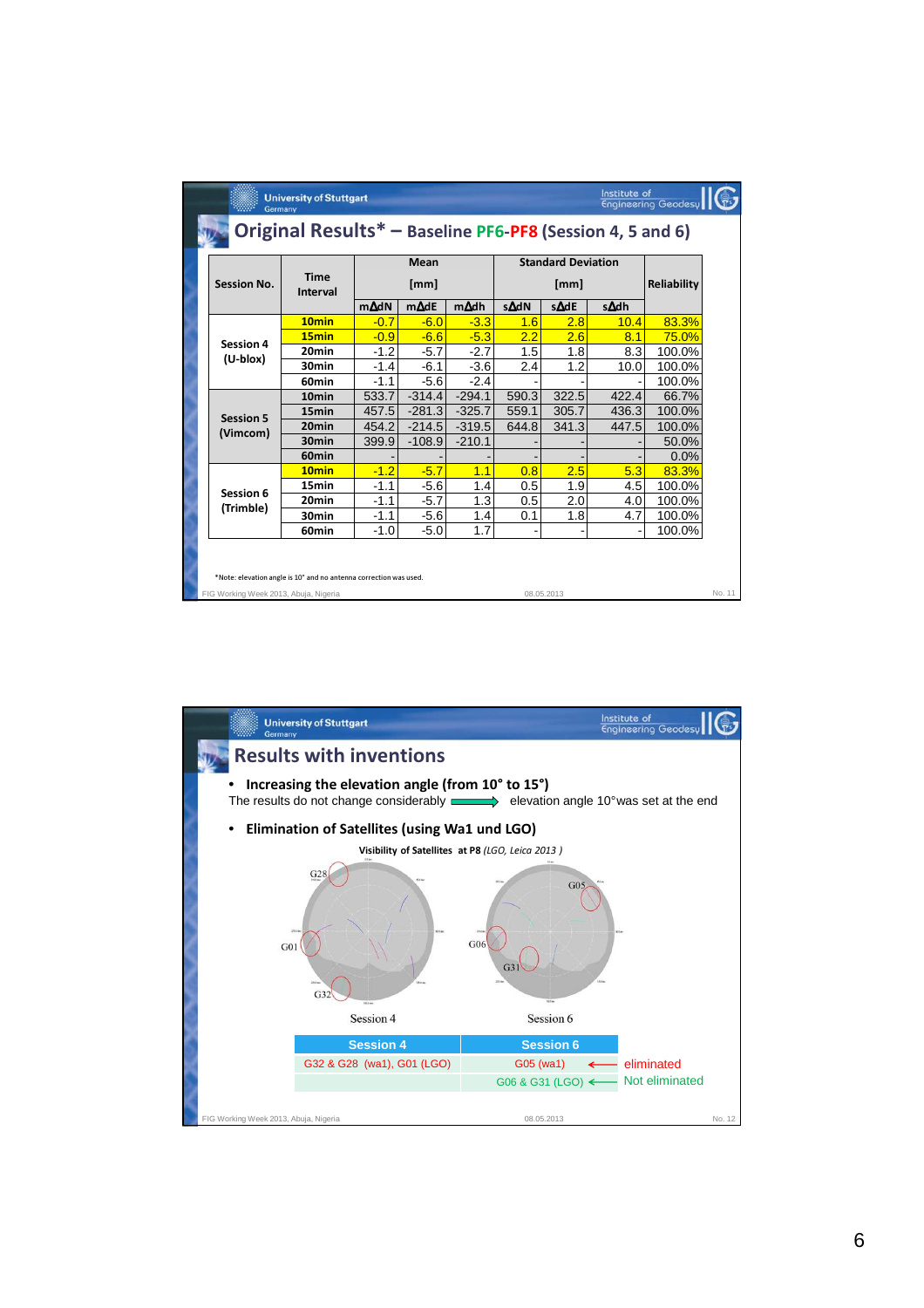| Germany                                                             | <b>University of Stuttgart</b>                                                                                                                                                                                                                                                                                                       |                         |                  |                  |                           |            | Institute of<br><b>Engineering Geodesy</b> |                    |
|---------------------------------------------------------------------|--------------------------------------------------------------------------------------------------------------------------------------------------------------------------------------------------------------------------------------------------------------------------------------------------------------------------------------|-------------------------|------------------|------------------|---------------------------|------------|--------------------------------------------|--------------------|
|                                                                     | <b>Results with inventions</b>                                                                                                                                                                                                                                                                                                       |                         |                  |                  |                           |            |                                            |                    |
| Improved results of the baseline P6-P8 by elimination of satellites | <b>Elimination of Satellites</b>                                                                                                                                                                                                                                                                                                     |                         |                  |                  |                           |            |                                            |                    |
| <b>Session No.</b>                                                  | <b>Time</b>                                                                                                                                                                                                                                                                                                                          | Mean                    |                  |                  | <b>Standard Deviation</b> |            |                                            | <b>Reliability</b> |
|                                                                     | Interval<br>[mm]                                                                                                                                                                                                                                                                                                                     |                         | [mm]             |                  |                           |            |                                            |                    |
| <b>Session 4</b>                                                    | 10 <sub>min</sub><br>15min                                                                                                                                                                                                                                                                                                           | $-0.8$<br>$-1.1$        | $-5.3$<br>$-5.7$ | $-2.0$<br>$-2.5$ | 1.5<br>1.9                | 3.0<br>2.7 | 9.9<br>8.7                                 | 100.0%<br>100.0%   |
| Session 6                                                           | 10 <sub>min</sub>                                                                                                                                                                                                                                                                                                                    | $-0.9$                  | $-4.8$           | 1.8              | 1.0                       | 3.2        | 5.1                                        | 100.0%             |
| —                                                                   | Satellites with disturbed signal have great influence on the results<br>Manual data handling is complicated and time consuming, so it is not suitable for<br>near real-time automatic data processing<br>To minimize "false alarms " for Monitoring applications:<br>if the solution indicator is "low" or "medium" (float solution) | automatical exclusion   |                  |                  |                           |            |                                            |                    |
|                                                                     | <b>Problem:</b> Too many exclusions in shadowing environment,                                                                                                                                                                                                                                                                        | resulting in data gaps. |                  |                  |                           |            |                                            |                    |

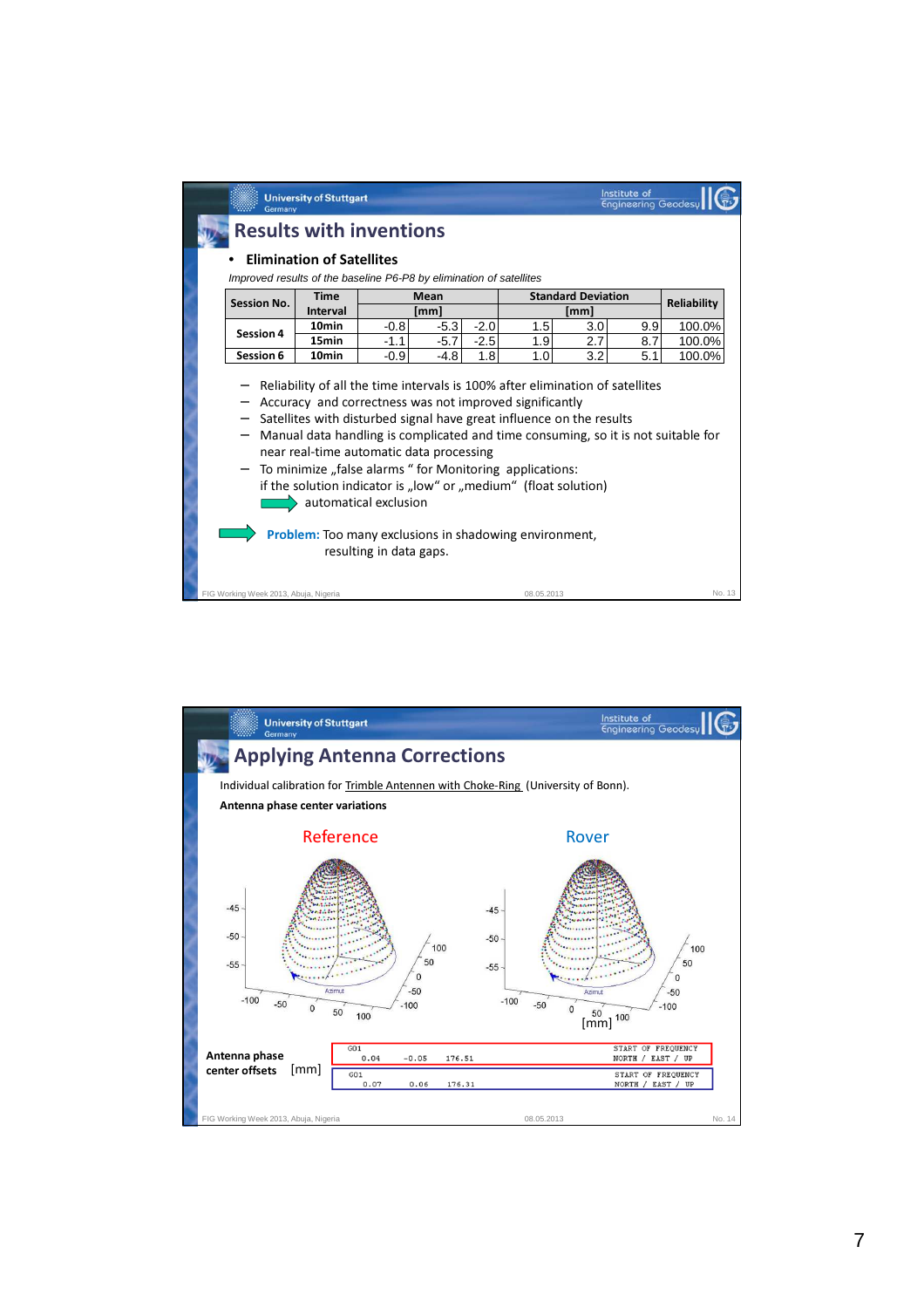| Interval<br>10 <sub>min</sub> |                                                                                                                                                                | [mm]                                                |                                                              | <b>Time</b><br><b>Standard Deviation</b><br>Mean<br>Reliability<br><b>Session No.</b> |                              |                             |                                 |  |
|-------------------------------|----------------------------------------------------------------------------------------------------------------------------------------------------------------|-----------------------------------------------------|--------------------------------------------------------------|---------------------------------------------------------------------------------------|------------------------------|-----------------------------|---------------------------------|--|
|                               |                                                                                                                                                                |                                                     |                                                              |                                                                                       | [mm]                         |                             |                                 |  |
| 15min                         | 0                                                                                                                                                              | 0.3                                                 | $-0.1$                                                       | 0                                                                                     | $-0.1$                       | 0.1                         | 100.0%                          |  |
| Session 3                     | 0                                                                                                                                                              | 0.3                                                 | 0                                                            | 0                                                                                     | 0                            | 0.1                         | 100.0%                          |  |
| 20 <sub>min</sub>             | 0                                                                                                                                                              | 0.3                                                 | $-0.2$                                                       | 0                                                                                     | 0                            | 0.1                         | 100.0%                          |  |
|                               |                                                                                                                                                                |                                                     |                                                              |                                                                                       |                              |                             | 100.0%                          |  |
|                               |                                                                                                                                                                |                                                     |                                                              |                                                                                       |                              |                             | 100.0%                          |  |
|                               |                                                                                                                                                                |                                                     |                                                              |                                                                                       |                              |                             | 100.0%                          |  |
|                               |                                                                                                                                                                |                                                     |                                                              |                                                                                       |                              |                             | 100.0%                          |  |
|                               |                                                                                                                                                                |                                                     |                                                              |                                                                                       |                              |                             | 100.0%                          |  |
|                               |                                                                                                                                                                |                                                     |                                                              |                                                                                       |                              |                             | 100.0%                          |  |
|                               |                                                                                                                                                                |                                                     |                                                              |                                                                                       |                              |                             | 100.0%                          |  |
|                               | (Trimble)<br>30 <sub>min</sub><br>60min<br>10 <sub>min</sub><br>15min<br>Session 6<br>20 <sub>min</sub><br>(Trimble)<br>30 <sub>min</sub><br>60 <sub>min</sub> | 0<br>$\mathbf 0$<br>0.2<br>0.2<br>0.2<br>0.2<br>0.2 | 0.3<br>0.3<br>$-0.4$<br>$-0.4$<br>$-0.5$<br>$-0.4$<br>$-0.3$ | $-0.1$<br>$-0.1$<br>$-0.7$<br>$-0.6$<br>$-0.6$<br>$-0.6$<br>$-0.6$                    | $\Omega$<br>0<br>0<br>0<br>0 | 0<br>0.1<br>0.2<br>0.2<br>0 | 0.2<br>0.1<br>0.2<br>0.4<br>0.5 |  |

|                                                                                                                                                                                                                     | <b>University of Stuttgart</b><br>Germany                                                                                                                                                                                                                                                                                                  |                                                   |                |                                                                                           | Institute of<br><b>Engineering Geodesy</b> |        |  |  |  |  |
|---------------------------------------------------------------------------------------------------------------------------------------------------------------------------------------------------------------------|--------------------------------------------------------------------------------------------------------------------------------------------------------------------------------------------------------------------------------------------------------------------------------------------------------------------------------------------|---------------------------------------------------|----------------|-------------------------------------------------------------------------------------------|--------------------------------------------|--------|--|--|--|--|
|                                                                                                                                                                                                                     |                                                                                                                                                                                                                                                                                                                                            |                                                   |                | <b>Quality Analysis - Summary and Discussion</b>                                          |                                            |        |  |  |  |  |
|                                                                                                                                                                                                                     | <b>Reliability:</b>                                                                                                                                                                                                                                                                                                                        |                                                   |                | depending on shadowing conditions, 10 to 20 minutes is necessary to solve the ambiguities |                                            |        |  |  |  |  |
|                                                                                                                                                                                                                     | <b>Accuracy:</b><br>An observation time of more than 20 minutes, does not lead to significant changes in the<br>standard deviations 20 minutes solution for near-real time system o.k.<br>Vimcom antennas are not suitable for shadowing environment<br>Trimble antennas with Choke-Ring are better than u-blox antennas with ground plate |                                                   |                |                                                                                           |                                            |        |  |  |  |  |
|                                                                                                                                                                                                                     | Shadowing-                                                                                                                                                                                                                                                                                                                                 | <b>Accuracy</b><br><b>Trimble with Choke-Ring</b> |                | <b>Accuracy</b><br>U-blox with ground plate                                               |                                            |        |  |  |  |  |
|                                                                                                                                                                                                                     | <b>Condition</b>                                                                                                                                                                                                                                                                                                                           | <b>Horizontal Position</b><br>[mm]                | Height<br>[mm] | <b>Horizontal Position</b><br>[mm]                                                        | Height<br>[mm]                             |        |  |  |  |  |
|                                                                                                                                                                                                                     | shadowing free                                                                                                                                                                                                                                                                                                                             | < 0.6                                             | < 1.2          | < 2.3                                                                                     | < 4.9                                      |        |  |  |  |  |
|                                                                                                                                                                                                                     | shadowing                                                                                                                                                                                                                                                                                                                                  | < 3.2                                             | < 5.1          | < 3.0                                                                                     | < 10.0                                     |        |  |  |  |  |
| Correctness:<br>mm to cm, systematic error? Minimize by calculating temporal coordinate differences?<br>Discussion: - Is individual antenna calibration necessary?<br>- Is the Choke-Ring better than ground plate? |                                                                                                                                                                                                                                                                                                                                            |                                                   |                |                                                                                           |                                            |        |  |  |  |  |
|                                                                                                                                                                                                                     |                                                                                                                                                                                                                                                                                                                                            |                                                   |                |                                                                                           |                                            |        |  |  |  |  |
|                                                                                                                                                                                                                     | FIG Working Week 2013, Abuja, Nigeria                                                                                                                                                                                                                                                                                                      |                                                   |                | 08.05.2013                                                                                |                                            | No. 16 |  |  |  |  |